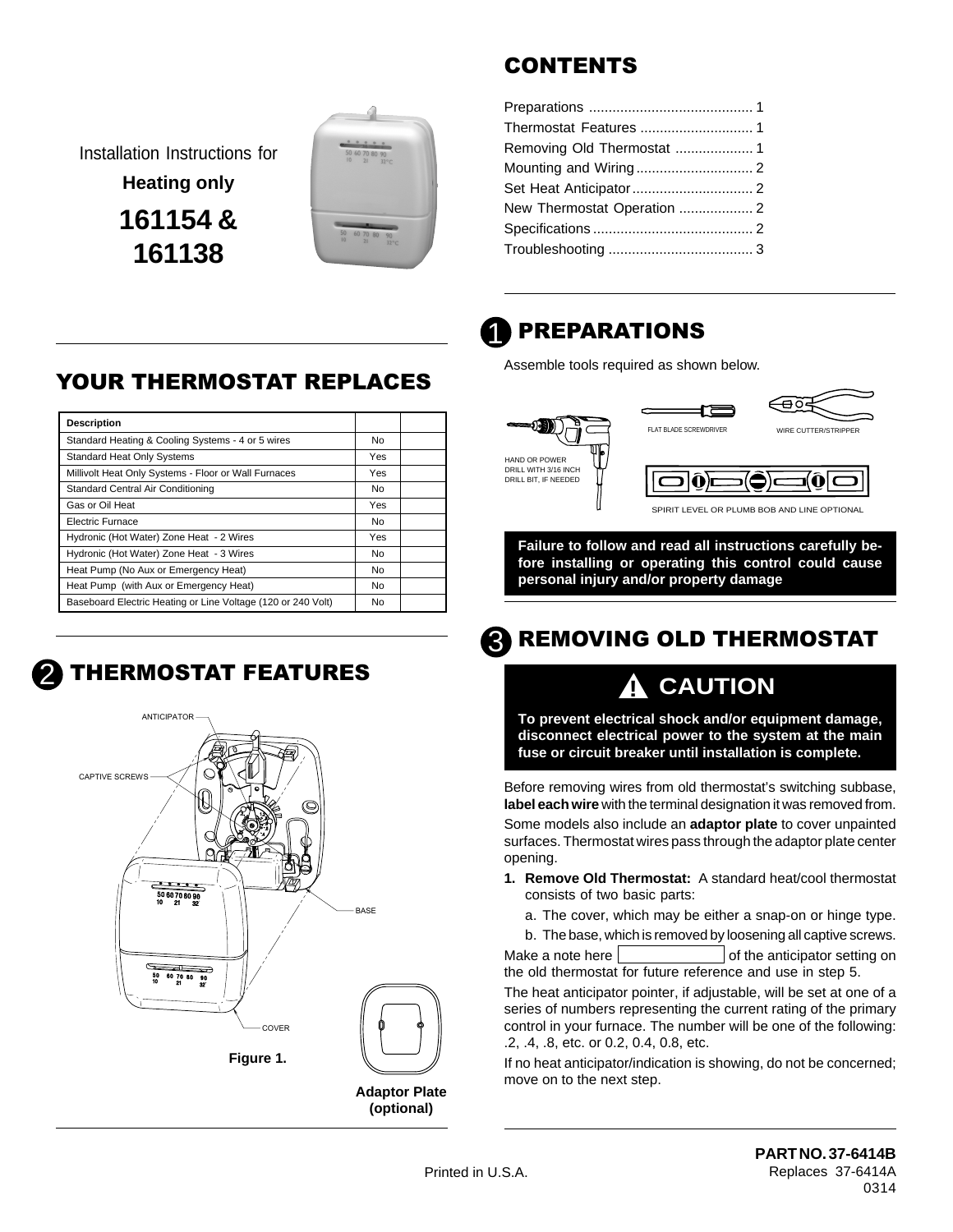### **REMOVING OLD THERMOSTAT CONTINUED FROM FIRST PAGE**

**ATTENTION!** This product does not contain mercury. However, this product may replace a unit which contains mercury. Do not open mercury cells. If a cell becomes damaged, do not touch any spilled mercury. Wearing non-absorbent gloves, take up the spilled mercury and place into a container which can be sealed. If a cell becomes damaged, the unit should be discarded. Mercury must not be discarded in household trash. When the unit this product is replacing is to be discarded, place in a suitable container and return to White-Rodgers at 2895 Harrison Street, Batesville, AR 72501-2117 for proper disposal.

#### **MOUNTING AND WIRING** 4

## **! WARNING**

**Do not use on circuits exceeding specified voltage. Higher voltage will damage control and could cause shock or fire hazard.**

**Do not short out terminals on gas valve or primary control to test. Short or incorrect wiring will damage thermostat and could cause personal injury and/or property damage.**

**Thermostat installation and all components of the system shall conform to Class II circuits per the NEC code.**

**Heat Only Two Wire:**

- **A. Mount base and adaptor plate:** Mount base and adaptor plate (optional) to wall using screws provided (see Fig. 1).
- **B. Attach wires:** Attach one wire to R and the other wire to W on base.
- **C. Skip to Step #5.**



3

### **SET HEAT ANTICIPATOR**

Set anticipator to match the setting of your old thermostat you noted in Step 3, or, the anticipator should be set to match the current rating stamped on your main heating control. The heat anticipator is adjustable from 0.15 to 1.2 amps. Adjust the anticipator by rotating the contact arm (see fig. 2). The anticipator setting is indicated by the numbers on the base that the pointer points to. If you are unsure where to set the anticipator contact the heater manufacturer for a recommended setting.

Move the pointer **counterclockwise to lengthen** heating system cycles; move **clockwise to shorten** heating cycles. Adjustments should not be greater than 1/2 marking at a time.

**Snap on Cover:** Carefully align the cover with the base and snap the cover onto the base.

#### **Typical Gas Valve**



**Typical Oil Primary**



## **! CAUTION**

**Take care when securing and routing wires so they do not short to adjacent terminals or rear of thermostat. Personal injury and/or property damage may occur.**

## **G** NEW THERMOSTAT OPERATION

**Heat Only** – After power is turned on, slide temperature lever to desired setting. To turn heat off, slide lever all the way to the left until it clicks.

### **SPECIFICATIONS** 7

### **ELECTRICAL DATA**

| <b>Switch Action  Snap Action</b> |
|-----------------------------------|
|                                   |
|                                   |
|                                   |

#### **THERMAL DATA:**

**Temperature Range** ..............50°F to 90°F (10°C to 32°C) **Operating Humidity Range** ......0 – 90% noncondensing



**Typical Zone Valve**